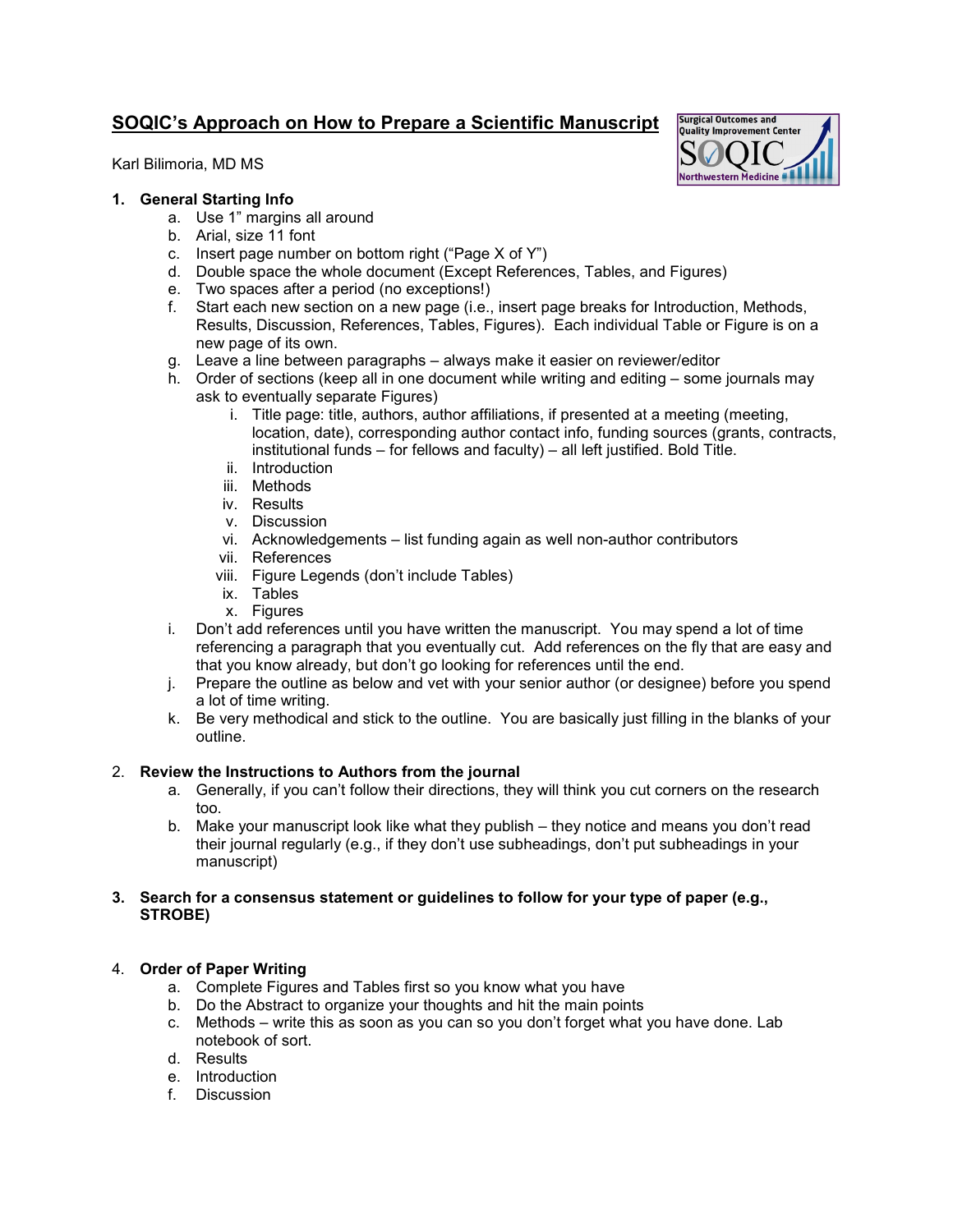- 5. Components of each section
	- a. Title page: title, authors, author affiliations, if presented at a meeting (meeting, location, date), corresponding author contact info, funding sources (grants, contracts, institutional funds – for fellows and faculty) – all left justified. Bold Title.
	- b. Title: Do not state the main result in the title. Do not ask a question in the title. Titles for manuscripts are more straightforward/objective than what you might do for a meeting abstract. Highlight important or novel aspects (e.g., national evaluation).
	- i. "National Evaluation of the Association of X with Y and  $Z$ " don't use "effect" c. INTRODUCTION (~ 1 to 1.25 pages double spaced at the most). Start broad and then focus down to the objectives
		- i. First paragraph: overview of the problem and why it is important. Try to start where relevant for your audience and for the paper. Don't go back to describe natural history and incidence of disease
		- ii. Second paragraph: describe what's known and then the gap in knowledge
		- iii. Third paragraph
			- 1. Tie the overview and gap together in the first sentence or two a. Explain why the work will be significant/novel
			- 2. State your objectives: "The objectives of this study are (1) to examine…, (2) to assess…., and (3) to …." (make sure these are more action oriented when possible (just "characterizing" or "describing" can be one aim, but not more than one)
			- 3. Sometimes you need to give a hypothesis, but often the objectives are sufficient.
		- iv. Don't give too much detail in the Introduction. Just what they need to read the paper. You can discuss other papers in the context of your paper in the Discussion.
			- 1. Don't discuss specific papers in Intro unless absolutely critical. Instead describe what is known generally and reference it. You can get into the details a little in the Discussion.
		- *v.* IMPORTANT: *Your objectives should be same in Abstract and Introduction (can have slightly different wording to accommodate Abstract word limit) and these objectives should be the organization for the rest of the paper in the Results and in the Discussion.*
	- d. METHODS (use the following or some version as subheadings)
		- i. Data Source
			- 1. Describe where the data came from
			- 2. Describe quality of data a little how validated?
			- 3. Typically a good spot for IRB statement
		- ii. Study Population
			- 1. Describe how you selected your patients (inclusion/exclusion). Give "N"s for those excluded at each step (some journals want the Ns in the Results section not here).
		- iii. Variables (use a more specific subheading title than this)
			- 1. Define the key variables of your study
		- iv. Outcomes
			- 1. Define the key outcomes of your study (i.e., mortality, survival, adherence to process measure, etc.)
		- v. Statistical analysis
			- 1. Univariate analysis
			- 2. Multivariable analysis
			- 3. Variables included in models
			- 4. Model specifications
			- 5. Include details
				- a. Include how you handled missing data, confounding, multiple comparisons, etc
			- 6. Sensitivity Analyses